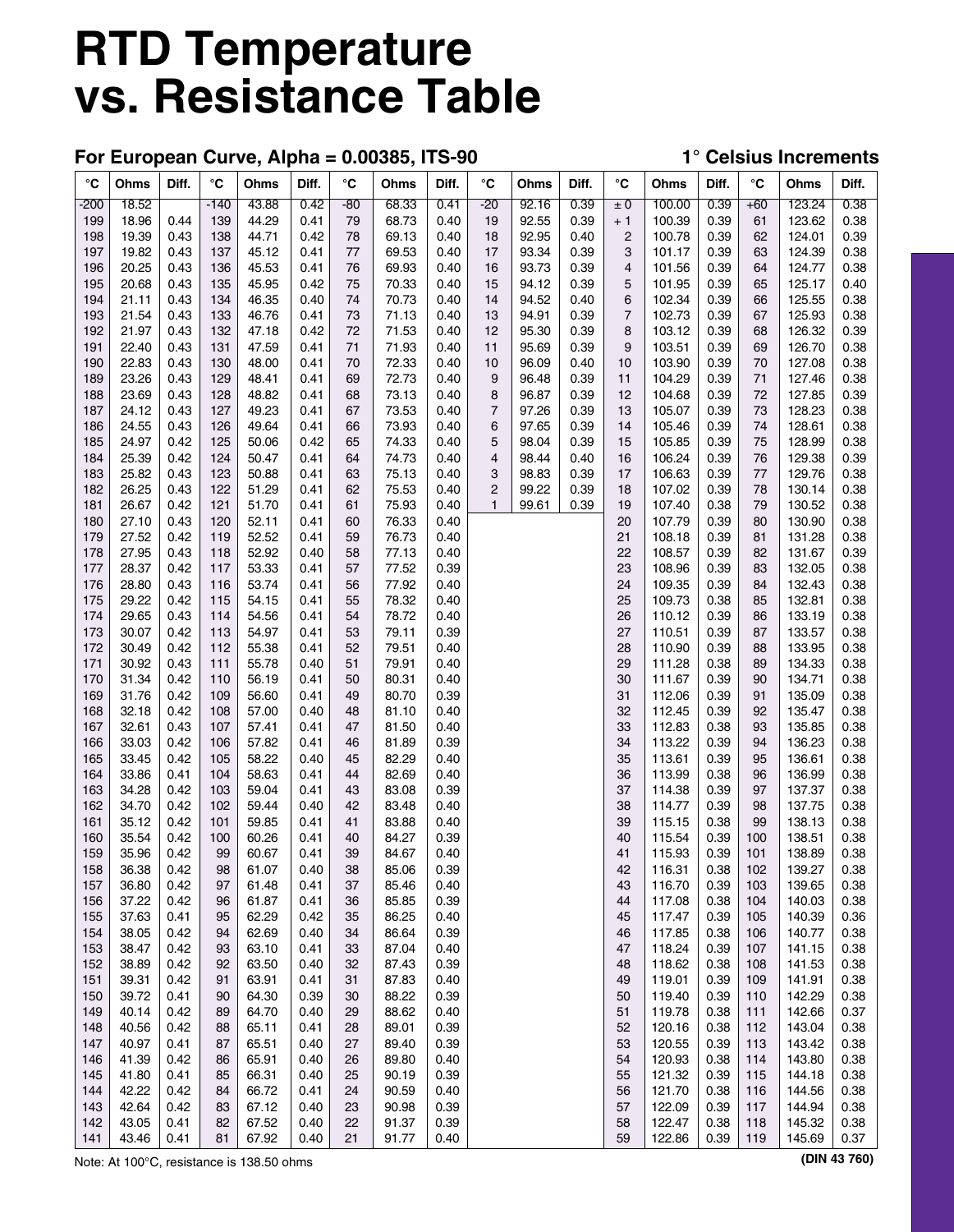# **RTD Temperature vs. Resistance Table**

### **For European Curve, Alpha = 0.00385, ITS-90 1° Celsius Increments**

| $^{\circ}$ C | Ohms             | Diff.        | $^{\circ}$ C | Ohms                                       | Diff.        | $^{\circ}$ C | Ohms             | Diff.        | $^{\circ}$ C | Ohms             | Diff.        | $^{\circ}$ C | Ohms             | Diff.        | $^{\circ}$ C | Ohms             | Diff.        |
|--------------|------------------|--------------|--------------|--------------------------------------------|--------------|--------------|------------------|--------------|--------------|------------------|--------------|--------------|------------------|--------------|--------------|------------------|--------------|
| +120         | 146.07           | 0.38         | $+180$       | 168.48                                     | 0.37         | $+240$       | 190.47           | 0.36         | $+300$       | 212.05           | 0.36         | $+360$       | 233.21           | 0.35         | $+420$       | 253.96           | 0.34         |
| 121          | 146.45           | 0.38         | 181          | 168.85                                     | 0.37         | 241          | 190.83           | 0.36         | 301          | 212.40           | 0.35         | 361          | 233.56           | 0.35         | 421          | 254.30           | 0.34         |
| 122          | 146.82           | 0.37         | 182          | 169.22                                     | 0.37         | 242          | 191.20           | 0.37         | 302          | 212.76           | 0.36         | 362          | 233.91           | 0.35         | 422          | 254.65           | 0.35         |
| 123          | 147.20           | 0.38         | 183          | 169.59                                     | 0.37         | 243          | 191.56           | 0.36         | 303          | 213.12           | 0.36         | 363          | 234.26           | 0.35         | 423          | 254.99           | 0.34         |
| 124          | 147.58           | 0.38         | 184          | 169.96                                     | 0.37         | 244          | 191.92           | 0.36         | 304          | 213.47           | 0.35         | 364          | 234.60           | 0.36         | 424          | 255.33           | 0.34         |
| 125          | 147.95           | 0.37         | 185          | 170.33                                     | 0.37         | 245          | 192.28           | 0.36         | 305          | 213.83           | 0.36         | 365          | 234.95           | 0.35         | 425          | 255.67           | 0.34         |
| 126          | 148.33           | 0.38         | 186          | 170.69                                     | 0.36         | 246          | 192.66           | 0.38         | 306          | 214.19           | 0.36         | 366          | 235.30           | 0.35         | 426          | 256.01           | 0.34         |
| 127          | 148.71           | 0.38         | 187          | 171.06                                     | 0.37         | 247          | 193.02           | 0.36         | 307          | 214.55           | 0.36         | 367          | 235.65           | 0.35         | 427          | 256.35           | 0.34         |
| 128          | 149.08           | 0.37         | 188          | 171.43                                     | 0.37         | 248          | 193.38           | 0.36         | 308          | 214.90           | 0.35         | 368          | 236.00           | 0.35         | 428          | 256.70           | 0.35         |
| 129          | 149.46           | 0.38         | 189          | 171.80<br>172.17                           | 0.37         | 249          | 193.74           | 0.36         | 309          | 215.26           | 0.36         | 369          | 236.35           | 0.35         | 429          | 257.04           | 0.34         |
| 130          | 149.83           | 0.37         | 190<br>191   | 172.54                                     | 0.37<br>0.37 | 250          | 194.10<br>194.47 | 0.36<br>0.37 | 310<br>311   | 215.61<br>215.97 | 0.35<br>0.36 | 370<br>371   | 236.70<br>237.05 | 0.35<br>0.35 | 430          | 257.38<br>257.72 | 0.34<br>0.34 |
| 131<br>132   | 150.21<br>150.58 | 0.38<br>0.37 | 192          | 172.91                                     | 0.37         | 251<br>252   | 194.83           | 0.36         | 312          | 216.32           | 0.35         | 372          | 237.40           | 0.35         | 431<br>432   | 258.06           | 0.34         |
| 133          | 150.96           | 0.38         | 193          | 173.27                                     | 0.36         | 253          | 195.19           | 0.36         | 313          | 216.68           | 0.36         | 373          | 237.75           | 0.35         | 433          | 258.40           | 0.34         |
| 134          | 151.34           | 0.38         | 194          | 173.64                                     | 0.37         | 254          | 195.55           | 0.36         | 314          | 217.03           | 0.35         | 374          | 238.09           | 0.34         | 434          | 258.74           | 0.34         |
| 135          | 151.71           | 0.37         | 195          | 174.01                                     | 0.37         | 255          | 195.90           | 0.35         | 315          | 217.39           | 0.36         | 375          | 238.44           | 0.35         | 435          | 259.08           | 0.34         |
| 136          | 152.09           | 0.38         | 196          | 174.39                                     | 0.38         | 256          | 196.26           | 0.36         | 316          | 217.73           | 0.34         | 376          | 238.79           | 0.35         | 436          | 259.42           | 0.34         |
| 137          | 152.46           | 0.37         | 197          | 174.75                                     | 0.36         | 257          | 196.62           | 0.36         | 317          | 218.08           | 0.35         | 377          | 239.14           | 0.35         | 437          | 259.76           | 0.34         |
| 138          | 152.84           | 0.38         | 198          | 175.12                                     | 0.37         | 258          | 196.98           | 0.36         | 318          | 218.44           | 0.36         | 378          | 239.48           | 0.34         | 438          | 260.10           | 0.34         |
| 139          | 153.21           | 0.37         | 199          | 175.49                                     | 0.37         | 259          | 197.35           | 0.37         | 319          | 218.79           | 0.35         | 379          | 239.83           | 0.35         | 439          | 260.44           | 0.34         |
| 140          | 153.58           | 0.37         | 200          | 175.86                                     | 0.37         | 260          | 197.71           | 0.36         | 320          | 219.15           | 0.36         | 380          | 240.18           | 0.35         | 440          | 260.78           | 0.34         |
| 141          | 153.95           | 0.37         | 201          | 176.23                                     | 0.37         | 261          | 198.07           | 0.36         | 321          | 219.50           | 0.35         | 381          | 240.52           | 0.34         | 441          | 261.12           | 0.34         |
| 142          | 154.32           | 0.37         | 202          | 176.59                                     | 0.36         | 262          | 198.43           | 0.36         | 322          | 219.85           | 0.35         | 382          | 240.87           | 0.35         | 442          | 261.46           | 0.34         |
| 143          | 154.71           | 0.39         | 203          | 176.96                                     | 0.37         | 263          | 198.79           | 0.36         | 323          | 220.21           | 0.36         | 383          | 241.22           | 0.35         | 443          | 261.80           | 0.34         |
| 144          | 155.08           | 0.37         | 204          | 177.33                                     | 0.37         | 264          | 199.15           | 0.36         | 324          | 220.56           | 0.35         | 384          | 241.56           | 0.34         | 444          | 262.14           | 0.34         |
| 145          | 155.46           | 0.38         | 205          | 177.70                                     | 0.37         | 265          | 199.51           | 0.36         | 325          | 220.91           | 0.35         | 385          | 241.91           | 0.35         | 445          | 262.48           | 0.34         |
| 146          | 155.83           | 0.37         | 206          | 178.06                                     | 0.36         | 266          | 199.87           | 0.36         | 326          | 221.27           | 0.36         | 386          | 242.25           | 0.34         | 446          | 262.83           | 0.35         |
| 147          | 156.21           | 0.38         | 207          | 178.43                                     | 0.37         | 267          | 200.23           | 0.36         | 327          | 221.62           | 0.35         | 387          | 242.60           | 0.35         | 447          | 263.17           | 0.34         |
| 148          | 156.58           | 0.37         | 208          | 178.80                                     | 0.37         | 268          | 200.59           | 0.36         | 328          | 221.97           | 0.35         | 388          | 242.95           | 0.35         | 448          | 263.50           | 0.33         |
| 149          | 156.96           | 0.38         | 209          | 179.16                                     | 0.36         | 269          | 200.95           | 0.36         | 329          | 222.32           | 0.35         | 389          | 243.29           | 0.34         | 449          | 263.84           | 0.34         |
| 150          | 157.33           | 0.37         | 210          | 179.53                                     | 0.37         | 270          | 201.31           | 0.36         | 330          | 222.68           | 0.36         | 390          | 243.64           | 0.35         | 450          | 264.18           | 0.34         |
| 151          | 157.71           | 0.38         | 211          | 179.90                                     | 0.37         | 271          | 201.67           | 0.36         | 331          | 223.03           | 0.35         | 391          | 243.98           | 0.34         | 451          | 264.52           | 0.34         |
| 152          | 158.08           | 0.37         | 212          | 180.26                                     | 0.36         | 272          | 202.03           | 0.36         | 332          | 223.38           | 0.35         | 392          | 244.33           | 0.35         | 452          | 264.86           | 0.34         |
| 153          | 158.45           | 0.37         | 213          | 180.63                                     | 0.37         | 273          | 202.38           | 0.35         | 333          | 223.73           | 0.35         | 393          | 244.67           | 0.34         | 453          | 265.20           | 0.34         |
| 154          | 158.83           | 0.38         | 214          | 180.99                                     | 0.36         | 274          | 202.74           | 0.36         | 334          | 224.09           | 0.36         | 394          | 245.02           | 0.35         | 454          | 265.54           | 0.34         |
| 155          | 159.20           | 0.37         | 215          | 181.36                                     | 0.37         | 275          | 203.10           | 0.36         | 335          | 224.45           | 0.36         | 395          | 245.36           | 0.34         | 455          | 265.87           | 0.33         |
| 156          | 159.56           | 0.36         | 216          | 181.73                                     | 0.37         | 276          | 203.46           | 0.36         | 336          | 224.80           | 0.35         | 396          | 245.71           | 0.35         | 456          | 266.21           | 0.34         |
| 157          | 159.94           | 0.38         | 217          | 182.09                                     | 0.36         | 277          | 203.82           | 0.36         | 337          | 225.15           | 0.35         | 397          | 246.05           | 0.34         | 457          | 266.55           | 0.34         |
| 158          | 160.31           | 0.37         | 218          | 182.46                                     | 0.37         | 278          | 204.18           | 0.36         | 338          | 225.50           | 0.35         | 398          | 246.40           | 0.35         | 458          | 266.89           | 0.34         |
| 159          | 160.68           | 0.37         | 219          | 182.82                                     | 0.36         | 279          | 204.54           | 0.36         | 339          | 225.85           | 0.35         | 399          | 246.74           | 0.34         | 459          | 267.22           | 0.33         |
| 160          | 161.05           | 0.37         | 220          | 183.19                                     | 0.37         | 280          | 204.90           | 0.36         | 340          | 226.21           | 0.36         | 400          | 247.09           | 0.35         | 460          | 267.56           | 0.34         |
| 161          | 161.43           | 0.38         | 221          | 183.55                                     | 0.36         | 281          | 205.25           | 0.35         | 341          | 226.56           | 0.35         | 401          | 247.43           | 0.34         | 461          | 267.90           | 0.34         |
| 162          | 161.80           | 0.37         | 222          | 183.92                                     | 0.37         | 282          | 205.61           | 0.36         | 342          | 226.91           | 0.35         | 402          | 247.78           | 0.35         | 462          | 268.24           | 0.34         |
| 163          | 162.17           | 0.37         | 223          | 184.28                                     | 0.36         | 283          | 205.97           | 0.36         | 343          | 227.26           | 0.35         | 403          | 248.12           | 0.34         | 463          | 268.57           | 0.33         |
| 164          | 162.54           | 0.37         | 224          | 184.65                                     | 0.37         | 284          | 206.33           | 0.36         | 344          | 227.61           | 0.35         | 404          | 248.46           | 0.34         | 464          | 268.91           | 0.34         |
| 165          | 162.91           | 0.37         | 225          | 185.01                                     | 0.36         | 285          | 206.70           | 0.37         | 345          | 227.96           | 0.35         | 405          | 248.81           | 0.35         | 465          | 269.25           | 0.34         |
| 166          | 163.28           | 0.37         | 226          | 185.38                                     | 0.37         | 286          | 207.05           | 0.35         | 346          | 228.31           | 0.35         | 406          | 249.15           | 0.34         | 466          | 269.58           | 0.33         |
| 167          | 163.66           | 0.38         | 227          | 185.74                                     | 0.36         | 287          | 207.41           | 0.36         | 347          | 228.66           | 0.35         | 407          | 249.50           | 0.35         | 467          | 269.92           | 0.34         |
| 168          | 164.03           | 0.37         | 228          | 186.11                                     | 0.37         | 288          | 207.77           | 0.36         | 348          | 229.01           | 0.35         | 408          | 249.84           | 0.34         | 468          | 270.26           | 0.34         |
| 169          | 164.40           | 0.37         | 229          | 186.47                                     | 0.36         | 289          | 208.13           | 0.36         | 349          | 229.36           | 0.35         | 409          | 250.18           | 0.34         | 469          | 270.59           | 0.33         |
| 170          | 164.77           | 0.37         | 230          | 186.84                                     | 0.37         | 290          | 208.48           | 0.35         | 350          | 229.72           | 0.34         | 410          | 250.53           | 0.35         | 470          | 270.93           | 0.34         |
| 171          | 165.14           | 0.37         | 231          | 187.20                                     | 0.36         | 291          | 208.84           | 0.36         | 351          | 230.07           | 0.35         | 411          | 250.89           | 0.34         | 471          | 271.27           | 0.34         |
| 172          | 165.51           | 0.37         | 232          | 187.56                                     | 0.36         | 292          | 209.20           | 0.36         | 352          | 230.42           | 0.35         | 412          | 251.21           | 0.34         | 472          | 271.60           | 0.33         |
| 173          | 165.88           | 0.37         | 233          | 187.93                                     | 0.37         | 293          | 209.55           | 0.35         | 353          | 230.77           | 0.35         | 413          | 251.55           | 0.34         | 473          | 271.94           | 0.34         |
| 174          | 166.25           | 0.37         | 234          | 188.29                                     | 0.36         | 294          | 209.91           | 0.36         | 354          | 231.12           | 0.35         | 414          | 251.90           | 0.35         | 474          | 272.27           | 0.33         |
| 175          | 166.62           | 0.37         | 235          | 188.65                                     | 0.36         | 295          | 210.27           | 0.36         | 355          | 231.47           | 0.35         | 415          | 252.24           | 0.34         | 475          | 272.61           | 0.34         |
| 176          | 167.00           | 0.38         | 236          | 189.02                                     | 0.37         | 296          | 210.62           | 0.35         | 356          | 231.81           | 0.36         | 416          | 252.59           | 0.35         | 476          | 272.95           | 0.34         |
| 177          | 167.37           | 0.37         | 237          | 189.38                                     | 0.36         | 297          | 210.98           | 0.36         | 357          | 232.16           | 0.35         | 417          | 252.94           | 0.35         | 477          | 273.28           | 0.33         |
| 178          | 167.74           | 0.37         | 238          | 189.74                                     | 0.36         | 298          | 211.34           | 0.36         | 358          | 232.51           | 0.35         | 418          | 253.28           | 0.34         | 478          | 273.62           | 0.34         |
| 179          | 168.11           | 0.37         | 239          | 190.11                                     | 0.37         | 299          | 211.69           | 0.35         | 359          | 232.86           | 0.35         | 419          | 253.62           | 0.34         | 479          | 273.95           | 0.33         |
|              |                  |              |              | Note: At 100°C, resistance is 138.50 ohms. |              |              |                  |              |              |                  |              |              |                  |              |              |                  | (DIN 43 760) |